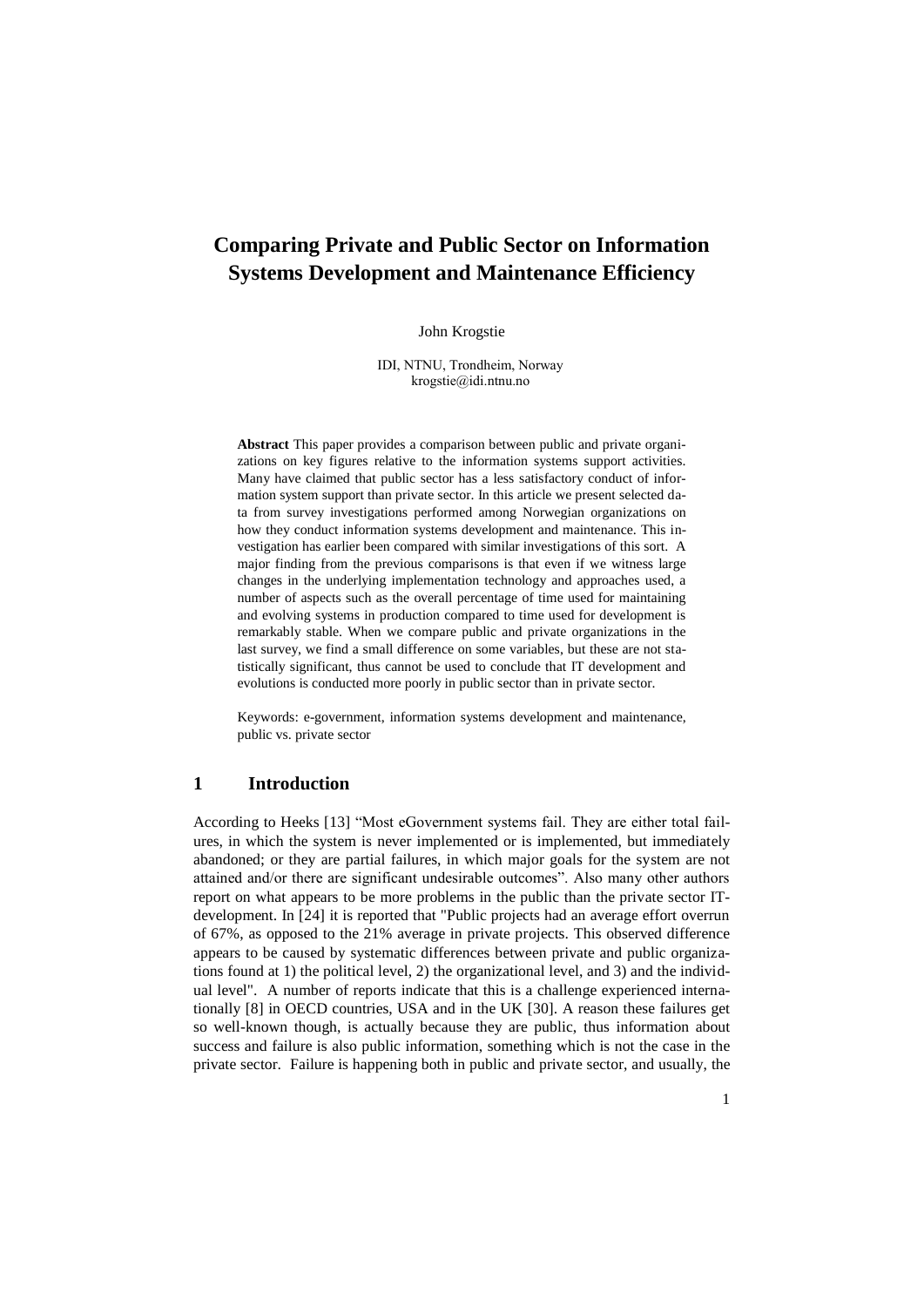failures are only partial; most systems get delivered and are used in some way. Since most work on IT is not on developing new systems, but on maintenance, operation and user-support [6], an alternative way to compare IT efficiency than only looking at the development efficiency, is looking upon how work is distributed in the ITorganization, and the amount being done on value-adding work. Application systems are valuable when they provide information in a manner that enables people to meet their objectives more effectively [2]. An application system is part of an encompassing organizational system, which in turn is part of a broader business environment. This environment of change that an organization must address implies that the supporting information systems also must be easily adaptable. As stated already in [3], it is one of the essential difficulties with application systems that they are under a constant pressure of change. Given the intrinsic evolutionary nature of the sources of system needs as described above, it should come as no surprise that specifications and the related information system must evolve as well [2,26].

The goal of both development activities and maintenance activities is to keep the overall information system support of the organization relevant to the organization, meaning that it supports the fulfillment of organizational goals. A lot of the activities usually labeled 'maintenance', are in this light value-adding activates, enabling the users of the systems to do new task. On the other hand, a large proportion of the 'new' systems being developed are so-called replacement systems, mostly replacing the existing systems without adding much to what end-users can do with the overall application systems portfolio of the organization. Based on this argumentation we have earlier developed the concept application portfolio upkeep as a high-level measure to evaluate important aspects of to what extent an organization is able to evolve their application system portfolio efficiently. How application portfolio upkeep is different from maintenance is described further below.

In this paper, we present results from a survey-investigation performed in Norwegian organizations in this area during the end of 2008. We have earlier compared the overall results with similar investigations done in 2003, 1998 and 1993 [6, 7], finding a stable overall pattern of distribution of work from the last three investigations. We will in this paper look more closely at the results from the last investigation, comparing figures from public and private organizations. Norway has quite a number of companies which are defined as private, but yet having substantial public ownership, the state being a major shareholder. Also, a lot of previous public organizations have recently been transformed to private companies or state owned limited companies or other kinds of organizations with varying degrees of freedom being run more according to private business principles than what was usual some decades ago. On the other hand we find certain important traits among public organizations e.g. that they all have to abide to the same non-optimal rule of procurement and development of ITsolutions when external companies are involved in developing the requirements to a system, they are not allowed to be involved in the implementation of the system [9] making such a dichotomy between private and public companies meaningful. Thus our core research question is: *Is information systems development support conducted in a less optimal way in the public sector, compared to the private sector in Norway.*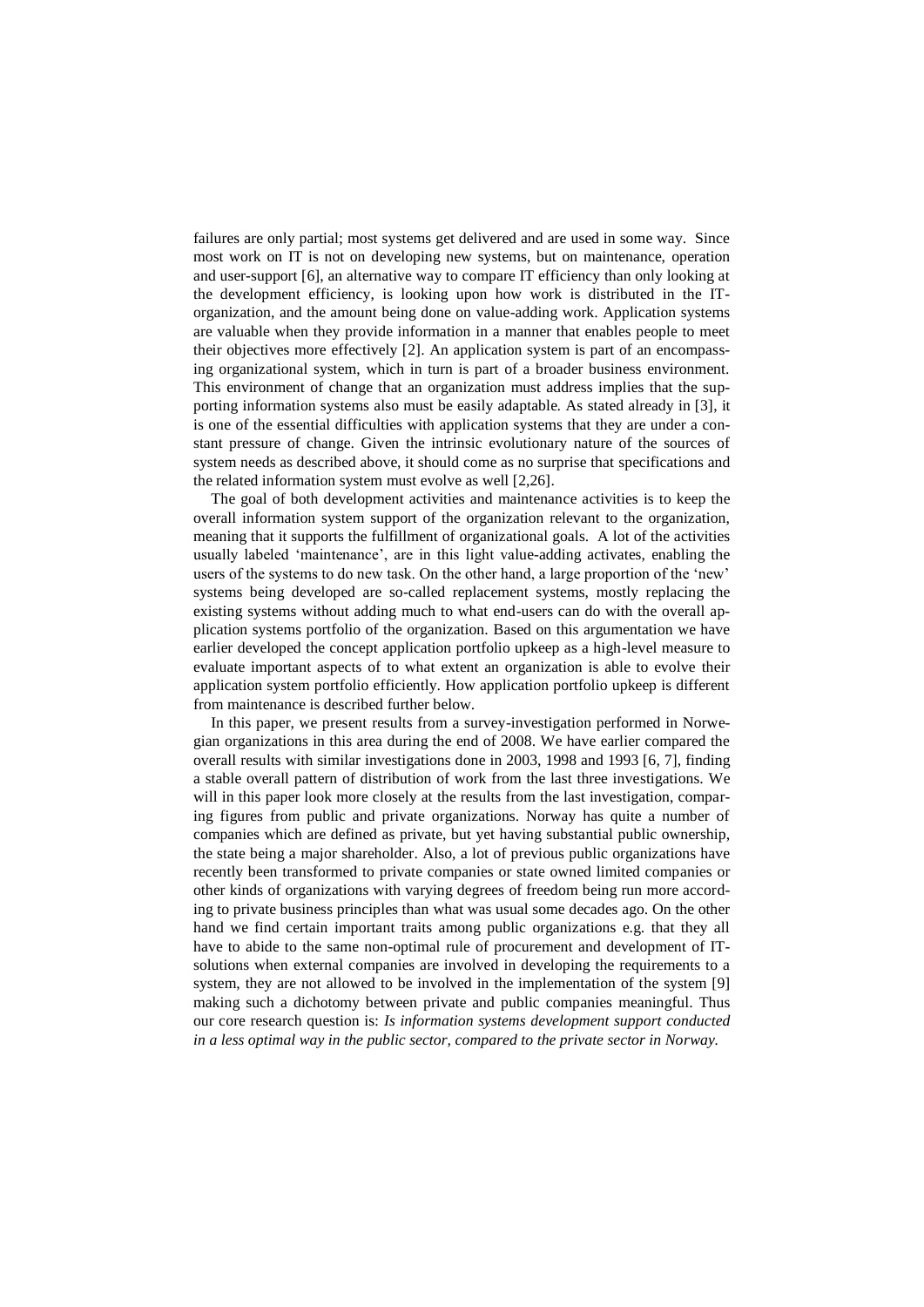We will first give definitions of some of the main terms used within information systems evolution. We describe the research method, including a number of more detailed hypotheses spawned from the field detailing the above research question, before the main results from our investigation are presented. Then a closer investigation on the differences between private and public sector respondents are presented. The last section summarizes our results and presents ideas for further work.

# **2 Definition of Core Concepts**

Maintenance has traditionally been divided into three types: corrective, adaptive and perfective [15] inspired by, e.g. Swanson [35]. Maintenance is defined as the process of modifying a software system after delivery to production.

- 1. Corrective maintenance is performed to correct faults in hardware and software.
- 2. Adaptive maintenance is performed to make the computer program usable in a changed environment
- 3. Perfective maintenance is performed to improve the performance, maintainability, or other attributes of a computer program. Perfective maintenance has been divided into enhancive maintenance [4] and non-functional perfective maintenance. Enhancive maintenance implies changes and additions to the functionality offered to the users by the system which is also included as part of perfective maintenance [28]. Non-functional perfective maintenance implies improvements to the quality and other features being important for the developer and maintainer of the system, such as modifiability. Non-functional perfective maintenance thus includes what is often termed preventive maintenance, but also such things as improving the performance and security of the system.

In addition to the temporal distinction between development and maintenance, we have introduced the concepts application portfolio evolution and application portfolio upkeep.

- 1. Application portfolio evolution: Development or maintenance where changes in the application increase the functionality provided by the total application systems portfolio of the organization. This includes:
	- Development of new systems that support new areas
	- Enhancive maintenance
- 2. Application portfolio upkeep: Work made to keep up the functionality provided by the information system portfolio of the organization. This includes:
	- Corrective maintenance
	- Adaptive maintenance
	- Non-functional perfective maintenance
	- Development of replacement systems.

Some writers provide more detailed overview of maintenance tasks [5, 16]. Jones [16] has in total 21 categories, also including user-support as part of maintenance; an area looked upon as belonging to 'additional work' in most other investigations.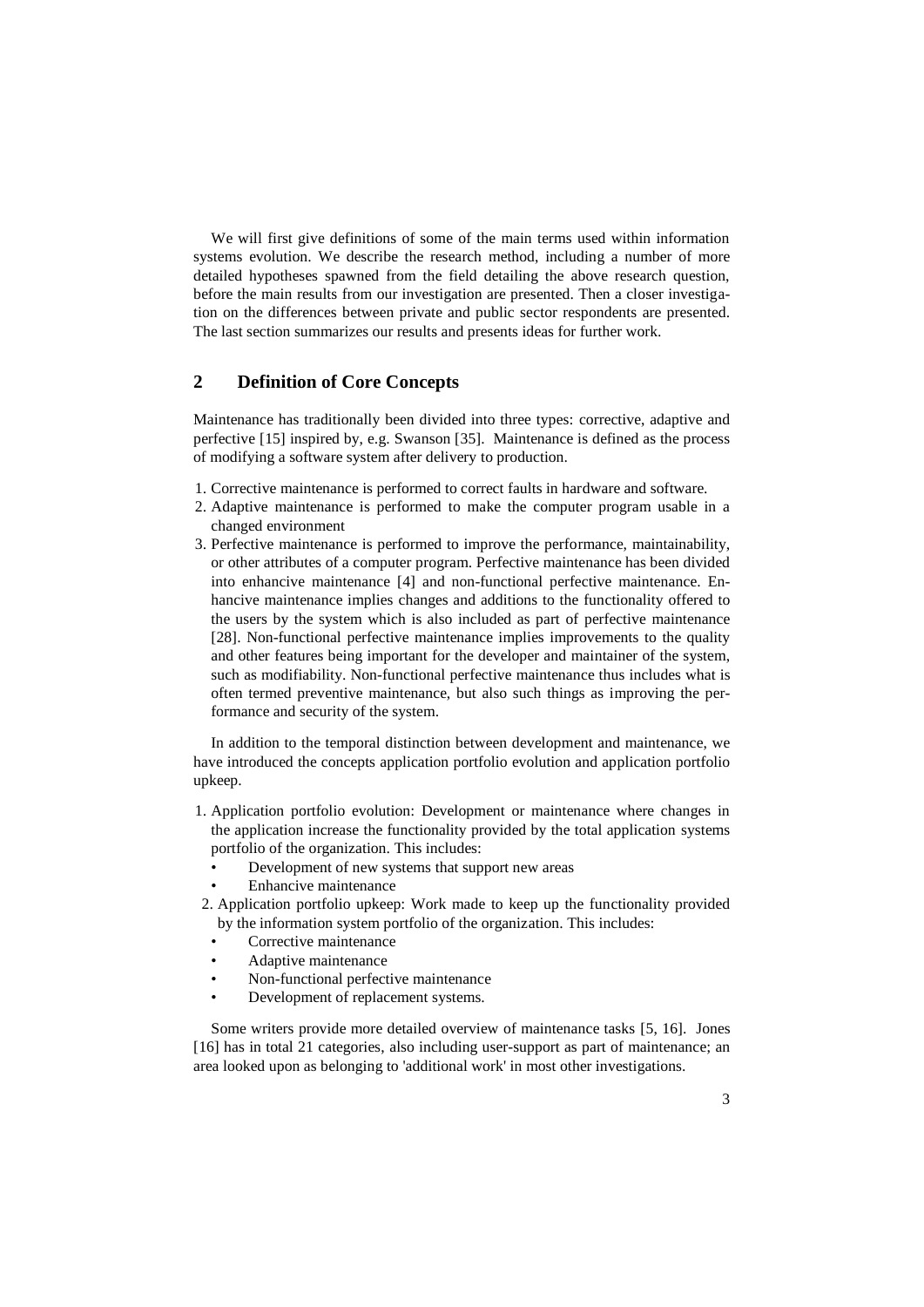# **3 Research Method**

The investigation was a continuation of a longitudinal study on information systems development and maintenance in Norwegian organizations. The original reason for doing a survey investigation was to get a better overview of the general problems that organizations seemed to face on providing information systems support. Since the situation in individual organizations differs very much from year to year, a survey method was preferred instead of a case study method to get an aggregated view. Such investigations had at that time not been done in Norway, and it was a natural choice to do a survey similar to what had been done in other countries like USA [18, 29, 36].

Our survey form was implemented in the SurveyMonkey web-tool and invitations were distributed by e-mail to 300 Norwegian organizations. The organizations were randomly selected from the list of member organizations of The Norwegian Computer Society – NCS. (NCS has currently around 1000 member organizations).

Some of the selected respondents had marked that they did not want to receive request from SurveyMonkey or had changed their e-mail address. Thus only 278 of the invitations were delivered to the selected organizations (although we do not know if they were submitted further to the appropriate recipient within the organization).

The survey form contained 48 questions including demographic data. The contents of the form were based on previous investigations within this area; especially those described in [14, 19, 22, 27, 29, 36].

According to Galtung [9], the minimum sample size that is meaningful in a survey is 40 units. Earlier survey-investigations in the area of development of application systems toward a comparable population had given a response rate of about 22% [14,19,22] and the response rate of similar surveys has been around 20-25% (e.g., [27,29]. Thus an answer ratio of approximately 20% was expected also in this investigation. 79 responses were returned, giving a response rate of 28%. Out of these, 67 responses could be used for the analysis since the additional 12 responses were incomplete. 20 of these 67 responses were from organizations in the public sector.

The forms were filled in by people with long experience with IT-related work (average 17.5 years), most being the IT director in the organization. Of the respondents, 57 out of 67 (85%) indicated that IT was of extremely (5) to large (4) strategic importance for the organization (on a Likert scale from 5 to 1). This indicates that application systems support including own development and maintenance is an area of importance for the majority of respondents.

### **3.1 Previous Investigations**

We have earlier compared some of the results of the last investigation with the results of similar investigations [6, 7, 23]. A number of later investigations on the distributions of work have been done, but they typically focus on the distribution of maintenance tasks only [12, 25, 33], many only looking on the situation in one organization.

The data was exported from SurveyMonkey as Excel-files, and these were imported into SPSS. Statistical significance of some of the results is determined using the two-tailed Student t-test for normally distributed data and the Mann-Whitney non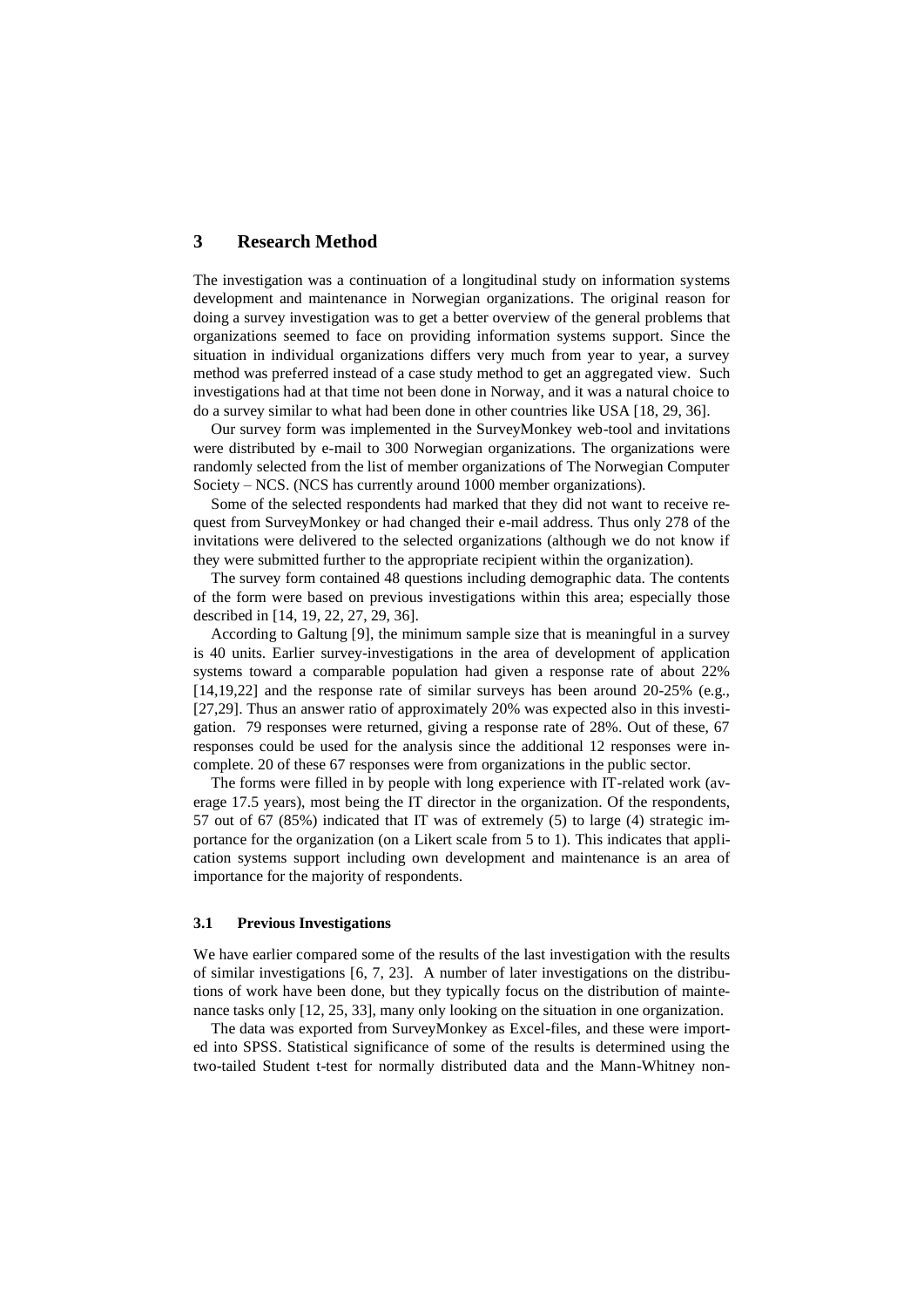parametric test when the data to be compared where not normally distributed. To decide what type of test to perform the variables used in the comparisons were tested for normality. Where either the Shapiro-Wilks (S-W Sign) and/or the Kolmogorov-Smirnov (Lilliefors-Sign) significance levels were less than 0.05, we used the nonparametric Mann-Whitney test. Statistically significant results are highlighted in the result section using boldface font using a significance level of 0.05.

#### **3.2 Potential Threats to Validity**

The results of our study should be interpreted cautiously as there are several potential threats to validity. This discussion is based on recommendations given in [17, 18].

**Population.** The sample of our study was initially intended to represent the population of Norwegian organizations with own development and maintenance work. Since a substantial number of the major Norwegian organizations of this type are members of NCS we chose the around 1000 member companies of NCS as our population. This includes in addition to all large organizations in Norway, also organizations within the IT-industry. We emphasized that it was the organizations own IT-activity we were asking about. Some of the responses that we had to dismiss were from IT-companies not having substantial own IT-activities. As described above, we distributed our survey forms to a random selection of 300 NCS member-companies. Other studies also use member lists as a source of subjects, e.g. [28]. In particular, the same source of subjects was used in the Norwegian studies in 2003, 1998 and 1993.

**Respondents** Most of the persons who responded were IT managers. They may have different views of the reality than developers, maintainers and users. For example, [17, 33] found that manager estimates of the proportion of effort spent on corrective maintenance were too high. Since the respondents from both public and private sector were IT managers, we would not expect this to influence the comparisons.

**Response Rate and Number of Respondents.** The response rate of 28% can be argued to be low, although it is higher than in the previous investigations. According to [32], it is common for Internet and e-mail surveys with a response rate of 11 % or lower. Still, a problem with a low response rate is that the respondents may not be representative of the population.

**Quality of Data** On some of the questions, we were particularly interested in the quality of the answers, recognizing that some of the information called for might not be easily obtainable. Answers to the quantitative questions were checked relative to each other for control, and where there were discrepancies the respondents were contacted. The remarks made on the questions gave more insight into the answers. We qualified for instance all data regarding distribution of work both in our study and in the earlier studies without finding significant differences on the variables we have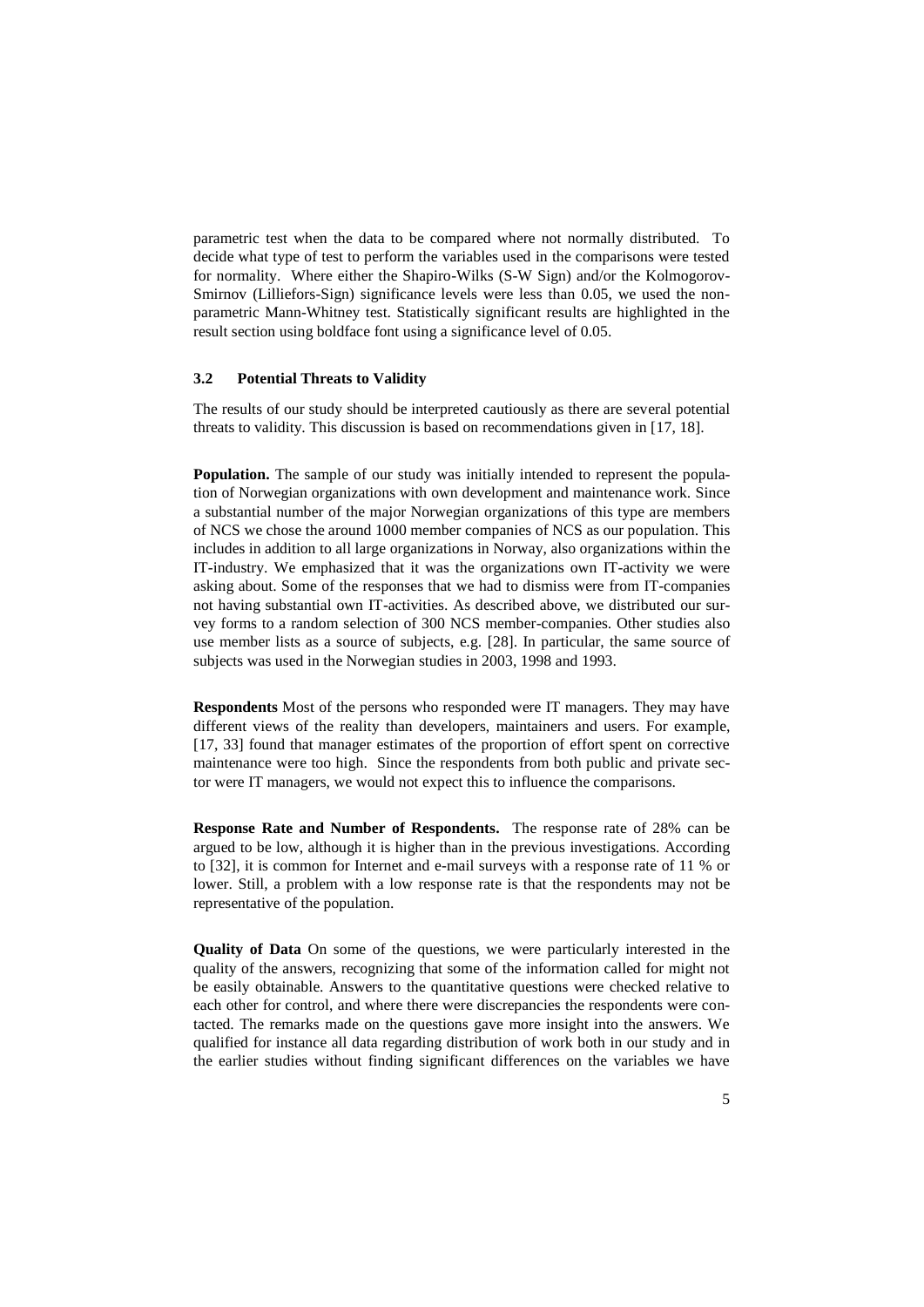used in the hypothesis testing between those reporting having good data and those coming with qualified guesses.

**Interpretation of Terms.** Achieving consistent answers requires that the respondents have a common understanding of the terms used in the survey form. This may be difficult to achieve in practice. For example, Jørgensen [17] found that the respondents used their own definition of, for example, "software maintenance". We conducted a pilot study followed by interviews in a few companies to detect unclear questions. We also got comments from several colleagues including experts in cognitive psychology concerning clarity of questions. In particular the cognitive psychologist was helpful relative to pointing out badly or ambiguously formed questions. For many questions, there was space available to issue comments. This possibility together with the possibility to crosscheck numbers between different questions was the mechanisms used to identify possible misunderstandings among the respondents for followup. We also built upon earlier surveys that had undergone similar pilot and full use.

#### **3.3 Hypothesis**

To detail the main research question presented in the first section the following hypotheses were formulated to investigate the development of the different measures for distribution of work between private and public sector. Since we are looking for differences (and would expect to find something in disfavor of public sector based on earlier reports), we have formulated the hypothesis as if private and public sector are equal (to potentially refute this).

*H1: There is no difference between the breakdown of maintenance work (in corrective, adaptive, enhancive and perfective maintenance) in public and private organizations*. Rationale: Whereas perfective (in particular enhancive maintenance) provides more value than other types of maintenance, it is interesting to look into this breakdown. Investigations reporting on the distribution of time among maintenance tasks [1, 11] report very different numbers. On the other hand these investigations vary greatly. Whereas some look on single systems of numerous organizations and the whole portfolio of numerous organizations, other look only at one or a few (important) applications in one organization. Since this distribution naturally will differ according to where the system is in the lifecycle (development, evolution, servicing, phase-out, closed [31]), this difference between the maintenance work on individual systems should be expected. When averaging across a large number of application portfolios on the other hand, we have found a more stable distribution.

*H2: There is no difference between the percentage of time used for development in private and public sector* Rationale: When comparing the percentage of time used for development activities in organizations earlier, we have found this to be decreasing, but not so much between the three last investigations. Thus is interesting to see if this is equal also between private and public sector.

*H3: There is no difference between the percentage of time used for maintenance in private and public sector* Rationale: When comparing the percentage of time used for maintenance activities in organizations earlier, we have found this to be stable on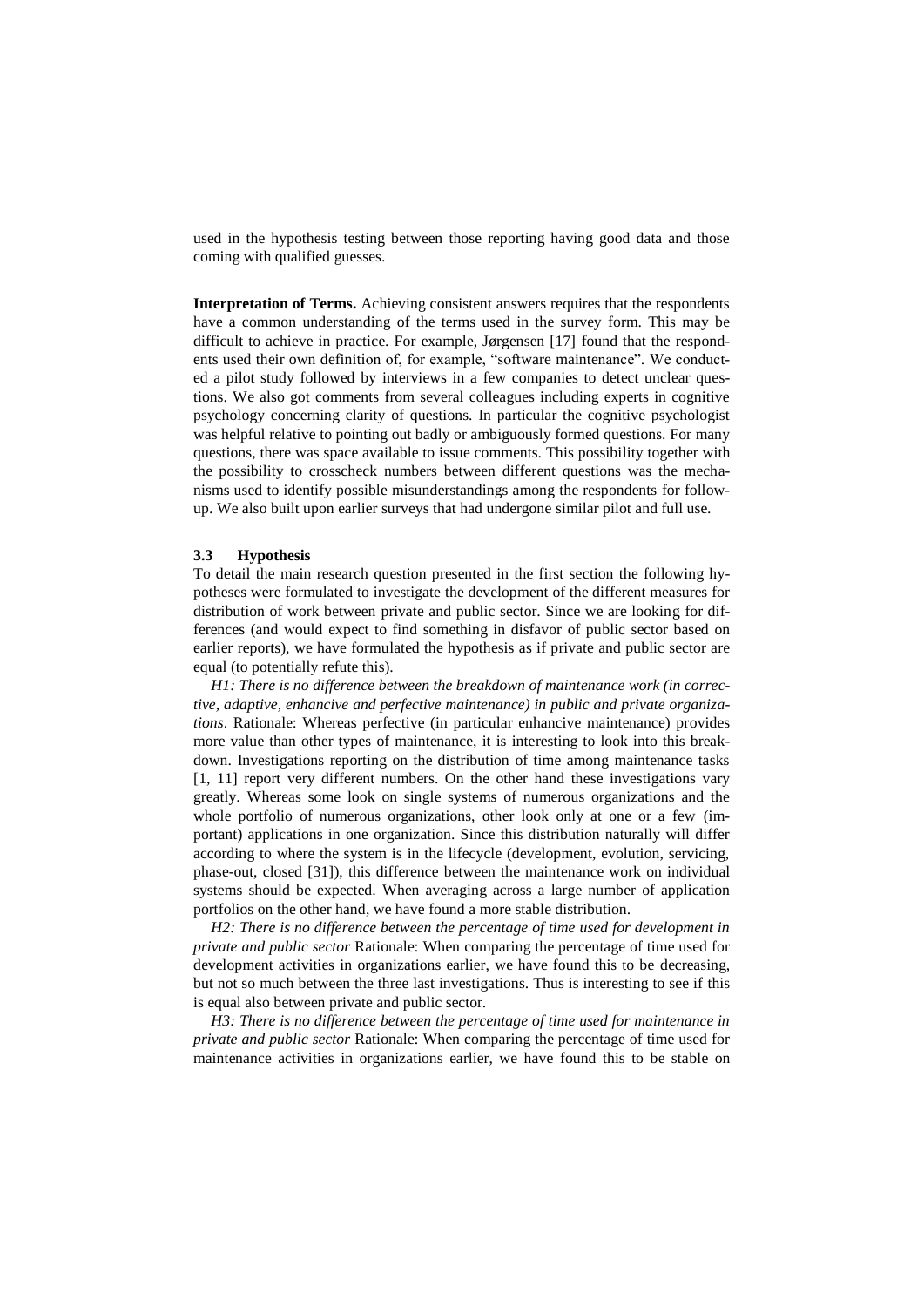around 40 percent of the overall time in investigations both in the seventies, eighties, and nineties in both USA and Norway. It is interesting to see if this is different between private and public sector.

*H4: There is no difference between the distribution of work among maintenance and development between private and public sector when disregarding other work than development and maintenance*. Rationale: Since the amount of other work than development and maintenance is taking up more time now than 10-15 years ago, we found it beneficial also in the surveys in 1993, 1998, and 2003 to look at the proportion between development and maintenance time only. The proportion of time used for maintenance has earlier shown to be stable on around 60% (i.e., 40% for development) in all investigations, across countries. When a larger percentage of maintenance is claimed, this often includes, e.g. user support [16].

*H5: There is no difference between the distribution of application portfolio upkeep in private and public sector*. Rationale: These numbers were on the same level in 2008 and 2003 as in 1998, and it interesting to see if it would be equal also across private and public sector. A high percentage on application portfolio upkeep would in particular signal poor IT support practice cf. the discussion in the introduction.

# **4 Results**

42% of the organizations had a yearly data processing budget above 10 mill NKr (approx. 1.5 mill USD), and the average number of employees among the responding organizations was 1115 (1333 in private, 604 in public). Around a third of the ITactivity was outsourced (32.9% in private, 24.1 in public). Whereas only two of the respondents reported to have outsourced all the IT-activities, as many as 84% of the organizations had outsourced parts of their IT-activity. Whereas the public organizations have outsourced more of the development (40% in public, 29% in private) and maintenance (34% in public, 30% in private) work than the private organizations, they have outsourced less of the operations (31% in public, 41% in private) and user support (21% in public, 29% in private). 94 new systems were currently being developed; 60 of these systems (64 %) were regarded as replacement systems. The average age of systems to be replaced was 7 years (6.35 years private, 8.76 years public).

Work on application systems was in the survey divided into the six categories presented in section 2. We also asked for the time used for user-support and for systems operations which took up the additional time for the work in the IS departments. Basic management activities are kept out.

In earlier investigation of this sort between 50% and 60% of the effort is done to enhance systems in operation (maintenance) when disregarding other work than development and maintenance [6]. An exception from this was our study in 1998 that was influenced particularly by the amount of Y2K-oriented maintenance. Table 1 summarizes the descriptive results on the distribution of work in the categories in our investigation, comparing to our previous investigations.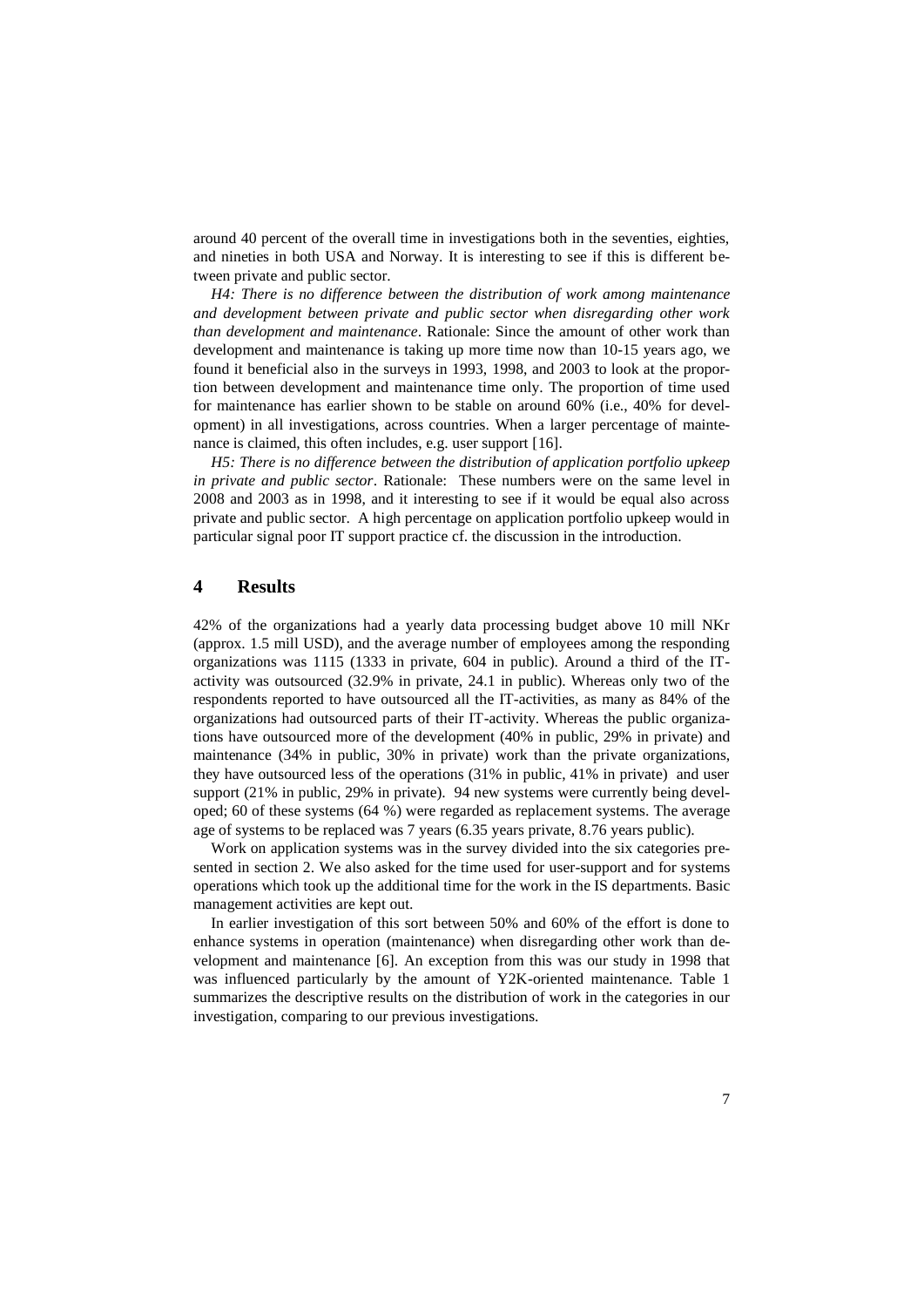| Category                  | 2008 | 2003 | 1998 | 1993      |
|---------------------------|------|------|------|-----------|
| Corrective                | 8.2  | 8.8  | 12.7 | 10.4      |
| Adaptive                  | 6.2  | 7.3  | 8.2  | 4         |
| Enhancive                 | 11.3 | 12.9 | 15.2 | 20.4      |
| Non-functional perfective | 9.1  | 7.6  | 5.4  | 5.2       |
| <b>Total maintenance</b>  | 34.9 | 36.7 | 41,4 | 40        |
| Replacement               | 9.7  | 9.9  | 7.7  | 11,2      |
| New development           | 11.4 | 12.6 | 9.5  | 18,4      |
| <b>Total development</b>  | 21.1 | 22.5 | 17.1 | 29.6      |
| Technical operation       | 23.7 | 23.8 | 23   | <b>NA</b> |
| User support              | 20.1 | 17.1 | 18.6 | <b>NA</b> |
| <b>Total</b> other        | 44.0 | 40.8 | 41.6 | 30.4      |

**Table 1.** Distribution of the work done by IS-departments in percentage

34.9% of the total work among the responding organizations is maintenance activities, and 21.1% is development activities. When disregarding other work than development and maintenance of application systems, the percentages are as follows: maintenance activities: 65.7%, development activities: 34.3%. This is at the same level as in 2003. 63% of development and maintenance work was application portfolio upkeep, and 37% was application portfolio evolution. This is almost the same as in 2003 and 1998, which in turn was significantly different from the situation in 1993 where application portfolio upkeep- and application portfolio evolution respectively amounted to 44% and 56% of the work.

Fig. 1 summarizes the results from our investigations where we look upon the complete portfolio of the responding organizations. Most interesting for comparison with other surveys is looking at corrective, adaptive, and perfective maintenance, which appears to be much more stable than the numbers reported from others above. We do note though that the enhancive maintenance part of perfective maintenance appears to be declining.



**Fig. 1.** Comparisons of distribution on maintenance tasks, percentage

Further comparisons of descriptive results between different studies are presented in Fig. 2. In Fig. 3 we track the development when disregarding other work, both looking at maintenance and development in the traditional way, and on application portfolio upkeep and evolution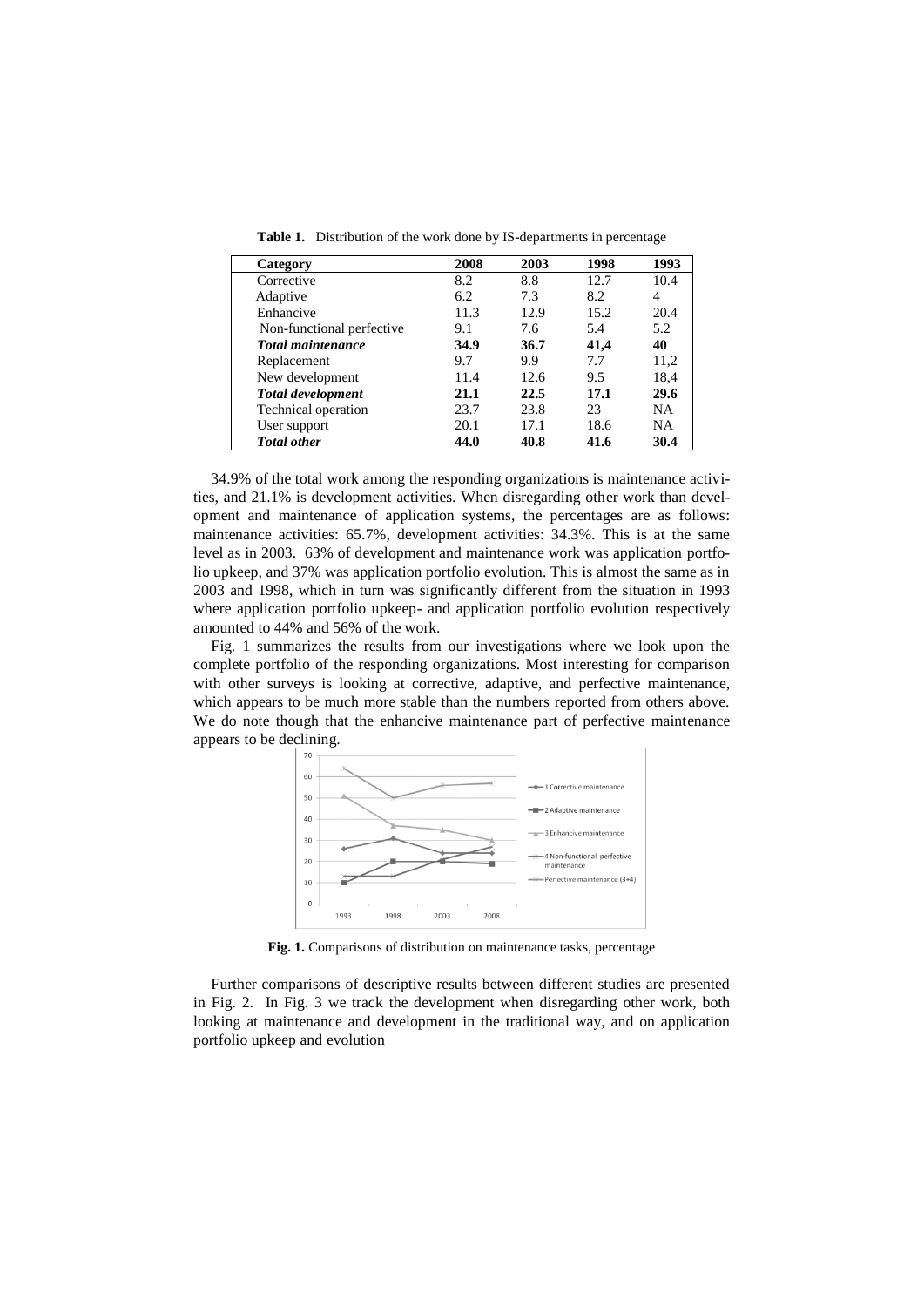

**Fig. 2.** Comparisons of maintenance figures across investigations, percentage



**Fig. 3.** Comparisons of maintenance figures disregarding other work, percentage

In the light of this stability of figures, we have divided the population to test H1- H5 comparing private and public organizations. Before looking for significant relationships, the variables used in the comparisons were tested for normality. A number of variables cannot be investigated as if they where normally distributed. On some variables we could use the assumption of normal distribution, using t-tests. For the others we have used non-parametric tests as described in section 3.

We tested H1-H5 by comparing the numbers from private and public sector as summarized in Table 2. We list the number of cases, the mean and the standard deviation for all relevant figures to test the eight hypotheses (for H1, there are four test, for the difference in corrective, adaptive, perfective and enhancive maintenance respectively).  $\Delta$  is the absolute difference in the mean between private and public sector, and p is the probability for erroneously rejecting the equality of means. None of H1 to H5 are rejected. On the other hand, we do see a slight tendency of worse practice in public sector, i.e. more resources used on application portfolio upkeep, and more resources used for other tasks than development and maintenance, but again, these differences are not statistically significant. Especially taking into account the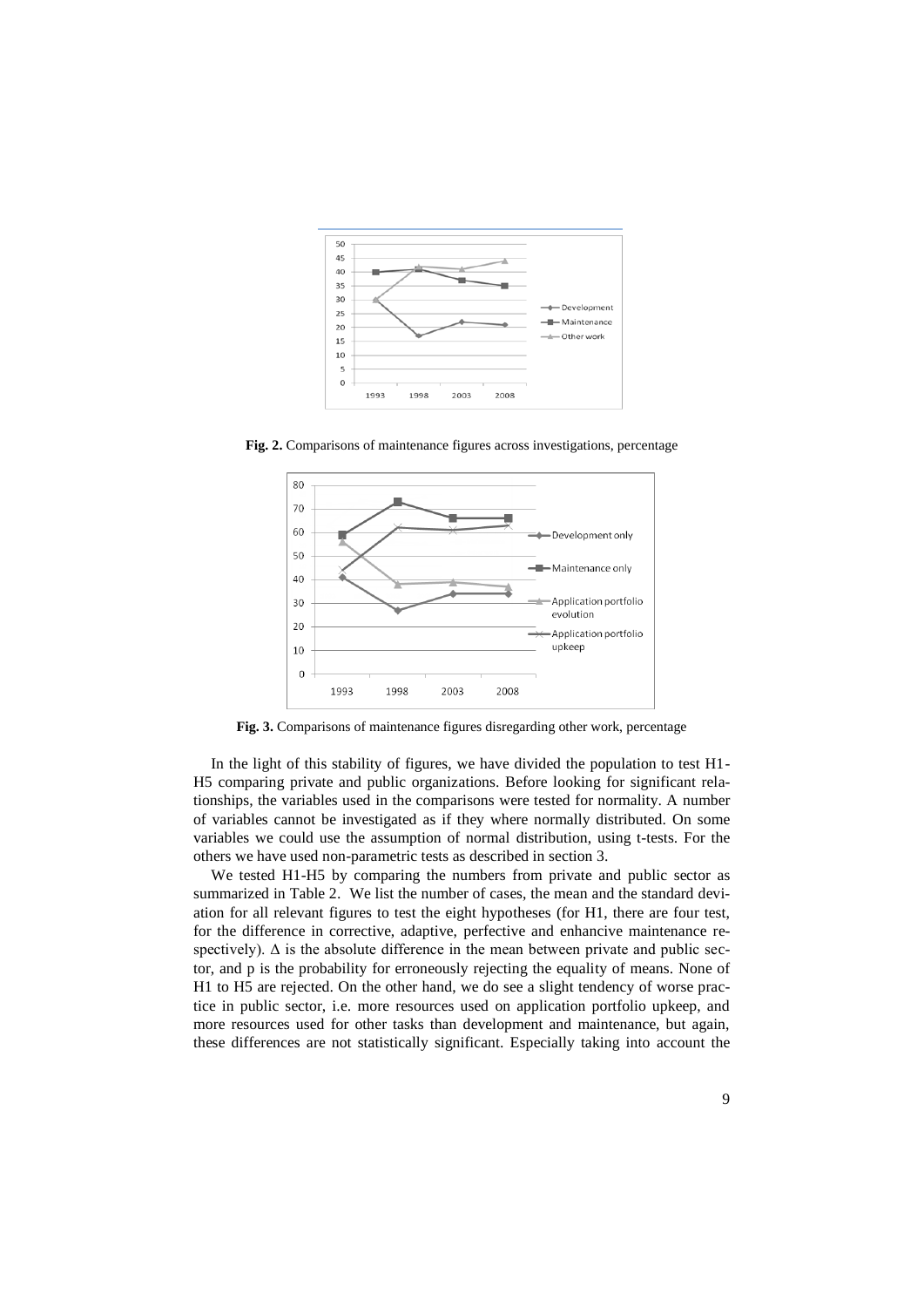pattern of outsourcing reported above, there seems to be small overall differences in these regards.

|                                                               | <b>Sector</b>     | N        | Mean         | <b>SD</b>    | Δ      | P    |
|---------------------------------------------------------------|-------------------|----------|--------------|--------------|--------|------|
| Corrective maintenance, percent-<br>age of all work (vs. H1a) | Private<br>Public | 44<br>19 | 23.6<br>24.4 | 15.5<br>19.9 | $-0.8$ | .314 |
| Adaptive maintenance, percentage<br>of all work (vs. H1b)     | Private<br>Public | 44<br>19 | 17.5<br>22.8 | 13.5<br>15.0 | $-5.3$ | .163 |
| Perfective maintenance, percent-<br>age of all work (vs. H1c) | Private<br>Public | 44<br>19 | 58.9<br>52.8 | 21.1<br>16.2 | 6.1    | .163 |
| Enhancive maintenance, percent-<br>age of all work (vs. H1d)  | Private<br>Public | 41<br>18 | 31.5<br>26,0 | 18.5<br>20.9 | 5.5    | .319 |
| Maintenance, percentage of all<br>work (vs. H2)               | Private<br>Public | 44<br>19 | 37.2<br>29.8 | 17.4<br>17.5 | 7.4    | .130 |
| Development, percentage of all<br>work (vs. $H3$ )            | Private<br>Public | 44<br>19 | 21.9<br>19.4 | 16.3<br>17.1 | 2.5    | .519 |
| Maintenance, disregarding other<br>work (vs. $H4$ )           | Private<br>Public | 43<br>18 | 64.9<br>67.8 | 22.2<br>20.0 | $-2.9$ | .621 |
| Application portfolio upkeep (vs.<br>H <sub>5</sub>           | Private<br>Public | 43<br>18 | 61.4<br>66.4 | 20.8<br>21.6 | $-5.0$ | .411 |

**Table 2.** Test of hypothesis

# **5 Discussion and Conclusion**

Overall percentage of time used for evolving systems in production compared to time used for development is remarkably stable over time, and also relatively equal across private and public sector. The small differences found are not statistically significant. The same applies to the rate of replacement, only here it might appear that public sector is better off than private sector. Since more complex infrastructures are supporting the information systems serving a larger number of in particular external users, more and more of the resources are used for other tasks such as operations and user-support, less and less time is available for providing new information systems support in organization, although it seems to have plateau on 20% of the overall time, a level reached already ten years ago in Norway (i.e. even earlier than indicated in [16]). The small differences between private and public sector is contrary to the image often painted on the poor state of public sector IT relative to the private sector. On the other hand, the efficiency of the time used for development and maintenance tasks are not captured in these investigations, i.e. the amount of new functionality provided through the development of new systems or enhancive maintenance.

The main investigation aimed at providing a longitudinal study of IT practice in general. In this light the comparison between private and public sector is an exploratory investigation. Several of our results have spurred new areas that could be interesting to follow up on in further investigations, and we have it addition to the survey performed several detailed case studies in different public sector IT-departments. To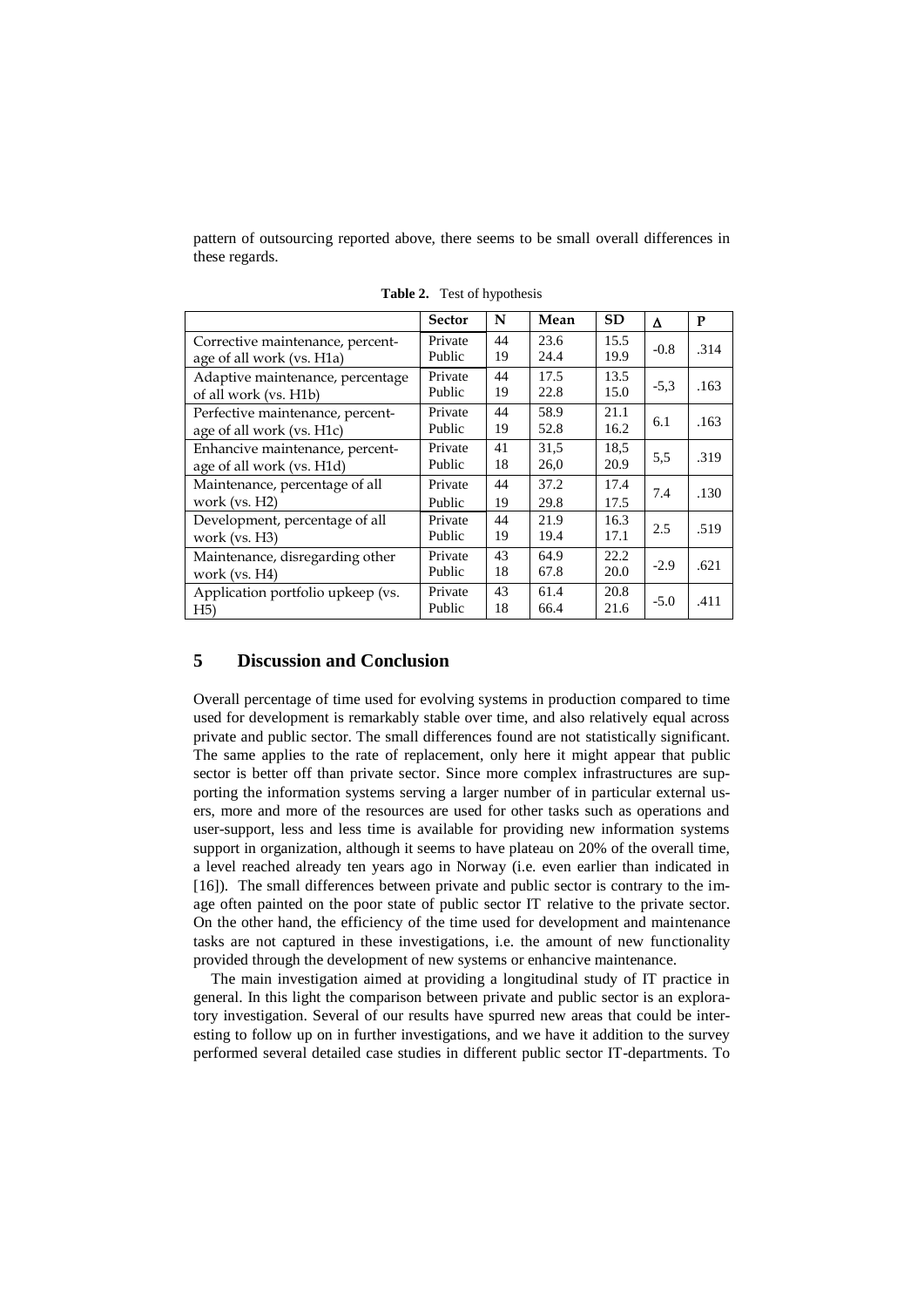come up with more detailed empirical data on to what extent the application systems support in an organization is efficient, demands another type of investigation, surveying the whole portfolio of the individual organizations, and getting more detailed data on the amount of the work that is looked upon as giving the end-user improved support, and how efficient this improved support was provided. This should include the views of the users of the application systems portfolio in addition to those of the ITmanagers and developers. It would be hard to get such data through a survey though, thus calling for additional case studies, with the problems of generalization of results.

A long-term plan is to do a similar investigation in 2013 following up the 5 year cycle of investigations, but here also ensure a support for investigating results relative to the private/public sector dichotomy.

### **REFERENCES**

- 1. Benestad, H.C., Anda, B. C. D., Arisholm, E.: Understanding software mainten-ance and evolution by analyzing individual changes: A literature review, Journal of Software Maintenance and Evolution: Research and Practice (2009)
- 2. Boehm, B., Sullivan, K.: Software economics: status and prospect. Information and Software Technology 41(14) 937-946 (1999)
- 3. Brooks, F. P.: No silver bullet. IEEE Computer 20 (4) 10-19 (1987)
- 4. Chapin, N.: Software Maintenance Types A Fresh View. Proceedings of the International Conference on Software Maintenance (ICSM'2000) pp 247-252 (2000)
- 5. Chapin, N., Hale, J., Khan, K., Ramil, J. Tan, W-T.: Types of Software Evolution and Software Maintenance Journal of Software Maintenance Vol 13. 3-30 (2001)
- 6. Davidsen. M. K., Krogstie, J., A longitudinal study of development and maintenance Information and Software Technology Vol. 52, Issue 7, July, Pages 707-719 (2010)
- 7. Davidsen. M. K., Krogstie, J. Information Systems Evolution over the Last 15 Years. Pernici, B. (Ed) Proceedings of CAiSE'2010, Hammamet Tunisia 9-11 June (2010)
- 8. Flak, L.S., Dertz, W., Jansen, A., Krogstie, J., Ølnes, S., Spjelkavik, I.: What is the Value of eGovernment - and How can we actually realize it. Transforming Government: People, Process and Policy 3 (3):220-226 (2009)
- 9. Følstad, A., Jørgensen, H., Krogstie, J.: User Involvement in e-Government Development Projects. Paper presented at the NordiChi'2004 Tampere, Finland (2004)
- 10. Galtung, J.: Theory and Method of Social Research, Universitetsforlaget, Norway (1967)
- 11. Gupta, A.:The Profile of Software Changes in Reused vs. Non-reused Industrial Software Systems Doctoral Thesis 2009:90 NTNU (2009)
- 12. Gupta, A., Slyngstad, O. P., Conradi, R., Mohagheghi, P., Rønneberg, H., Landre, E.: An Empirical Study of Software Changes in Statoil ASA - Origin, Priority Level and Relation to Component Size. In Proceedings of ICSEA (October 29 - November 03). IEEE Computer Society, Washington, DC, 12 (2006)
- 13. Heeks, R.: Implementing and Managing eGovernment, Sage (2006)
- 14. Holgeid, K. K., Krogstie, J., Sjøberg, D. I. K.: A study of development and maintenance in Norway: Assessing the efficiency of information systems support using functional maintenance. Information and Software Technology. Vol 42: p. 687-700 (2000)
- 15. IEEE Standard Glossary of Software Engineering Terminology (1991)